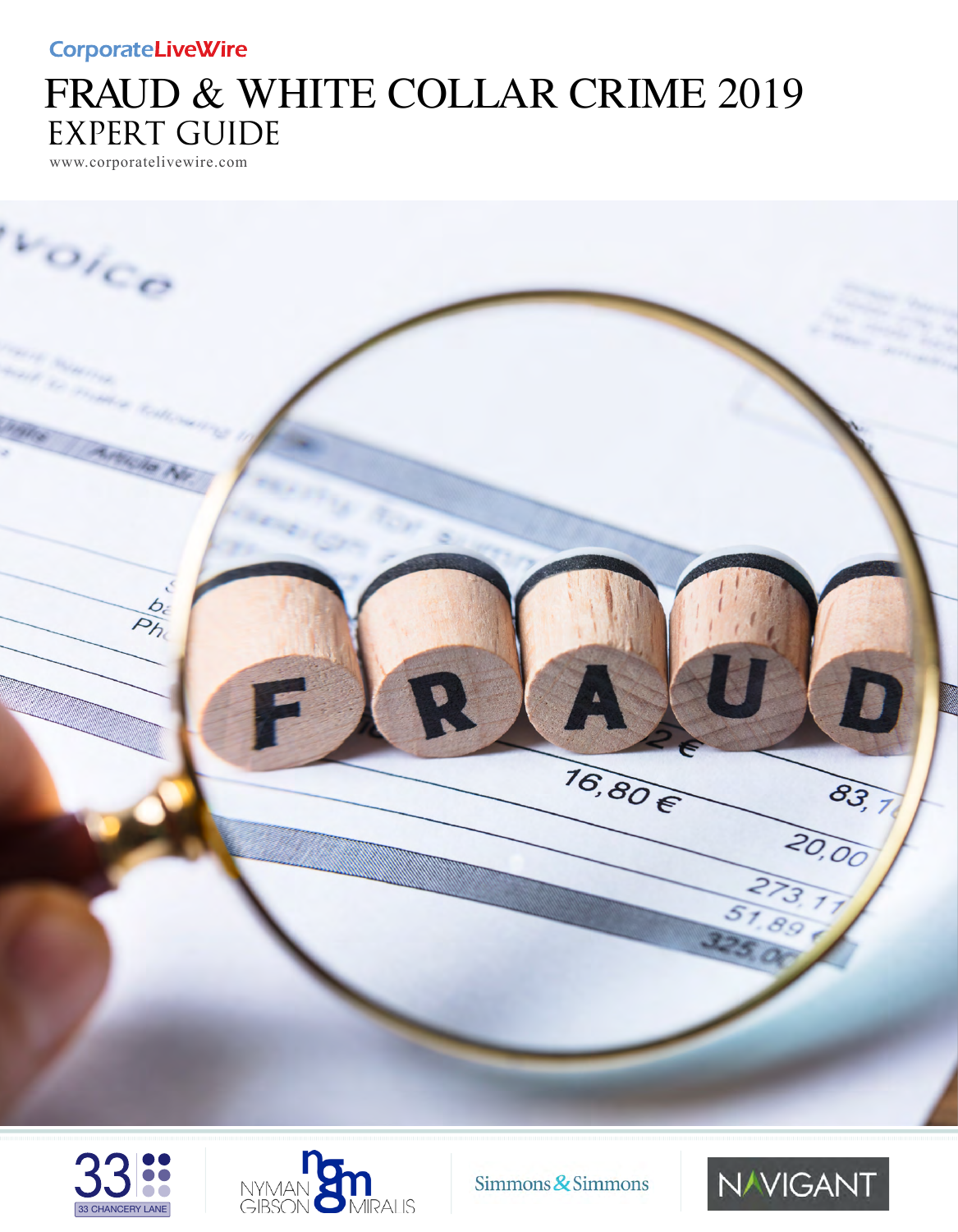

## Dennis Miralis

Australia

dm@ngm.com.au +61 02 9264 8884 www.ngm.com.au



focuses on the collaboration between them in addressing a number of key crime areas including [money laundering](https://ngm.com.au/money-laundering-lawyers/) and transnational economic crime.

2015 also saw the establishment of the Serious Financial Crime Taskforce (SFCT), operating under the AFP run Fraud and Anti-Corruption Centre.

The SFCT targets activities that occur both within Australia and in foreign jurisdictions. It works closely with international partner agencies, both law enforcement and regulators, governments and organisations across the globe to target abusive use of secrecy jurisdictions, trust fraud and international tax evasion fraud.

#### **II. AUSTRAC and the Asia/Pacific Group on Money Laundering**

The [Australian Transaction Reports and Analysis Centre](https://ngm.com.au/austrac-regulatory-approach/) (AUS-TRAC) is Australia's anti-money laundering and counter-terrorism financing regulator, and Australia's specialist financial intelligence unit (FIU) responsible for identifying threats and criminal abuses in the financial system. As AUSTRAC primarily receives and analyses financial information, the resulting financial intelligence is disseminated to revenue, law enforcement, national security, human services, regulatory and other partner agencies in Australia and overseas.

The **Australian Federal Police** (AFP) is Australia's national law enforcement policing body, tasked with enforcing the Commonwealth criminal law, which includes the offences of foreign bribery, tax evasion and money laundering.

> By identifying potential money laundering cases, AUSTRAC plays a vital role in helping partner agencies to detect money laundering, investigate [financial crimes](https://ngm.com.au/serious-financial-crime/) (including tax evasion) and secure prosecutions.

## White Collar Crime and International Investigations

By Dennis Miralis

Rapid globalisation has led to white collar crimes such as money laundering, tax evasion, fraud and bribery becoming increasingly complex and transnational in nature. Australian government agencies are therefore experiencing an increased need to adopt a global approach, collaborating with foreign governments and law enforcement agencies to ensure effective prevention, investigation and prosecution of [white collar crime](https://ngm.com.au/white-collar-corporate-crime-2/).

#### **Which government agencies investigate white collar crime?**

#### **I. Australian Federal Police (AFP)**

The **[Australian Criminal Intelligence Commission](https://ngm.com.au/money-laundering-lawyers/money-laundering-australian-crime-commission-investigations/)** (ACIC) is Australia's national criminal intelligence agency with 'specialist investigative capabilities'. The ACIC is the only agency in Australia that is exclusively focused on combating serious and organised crime. The ACIC frequently collaborates with international governments and law enforcement agencies to provide a coordinated response to the threat of [transnational crime,](https://ngm.com.au/international-and-transnational-criminal-law) including white collar crime.

The AFP works with global law enforcement and intelligence partners such as **Interpol** and Five Eyes, as well as global non-law enforcement such as the UN and foreign governments, to further their investigations where Australian interests are affected.

Additionally, the AFP has strategically placed liaison officers, police advisers and missions across the globe. The AFP now has over 300 personnel located in more than 52 locations throughout the regional areas of Asia, South East Asia, the Americas, Europe, the Middle East and Africa, and the Pacific catchment.

In 2015, the AFP and FBI signed a memorandum of understanding (MoU) called 'Combating Transnational Crime, Combating Terrorism and Developing Law Enforcement Cooperation' that AUSTRAC recognises that the transnational nature of money laundering requires a coordinated global response and therefore engages in a two-way exchange of information and intelligence with other FIUs all over the world. Memorandums of understanding ('MoU') are presently in place between AUSTRAC and 93 other equivalent national FIU's.

AUSTRAC also works in conjunction with a number of intergovernmental bodies in the fight against transnational white collar crime, including the Financial Action Task Force, the Egmont Group of Financial Intelligence Units and the Asia/Pacific Group on Money Laundering.

Of particular concern to international law enforcement is the proliferation of [Bitcoin and other cryptocurrency transactions](https://ngm.com.au/bitcoin-encryption/), which are widely considered to be used for illegal purposes such as money laundering. Under the legislative amendments introduced in 2017, AUSTRAC now monitors all digital currency exchanges within Australia's borders with the aim of ensuring that the transactions are not being used for money laundering or





terrorism-related activities.

#### **III. The Australian Criminal Intelligence Commission (ACIC)**

A recent example was the Vestigo Task Force, which was authorised in November 2016 to address transnational serious organised crime activities impacting adversely on the national interests of Australia and the countries of overseas partners. The task force was supported by commonwealth, state and territory partners, along with a number of international partners including the Five Eyes Law Enforcement Group.

The [Australian Criminal Intelligence Commission](https://ngm.com.au/money-laundering-lawyers/money-laundering-australian-crime-commission-investigations/) (ACIC) is Australia's national criminal intelligence agency with 'specialist investigative capabilities'. The ACIC is the only agency in Australia that is exclusively focused on combating serious and organised crime.